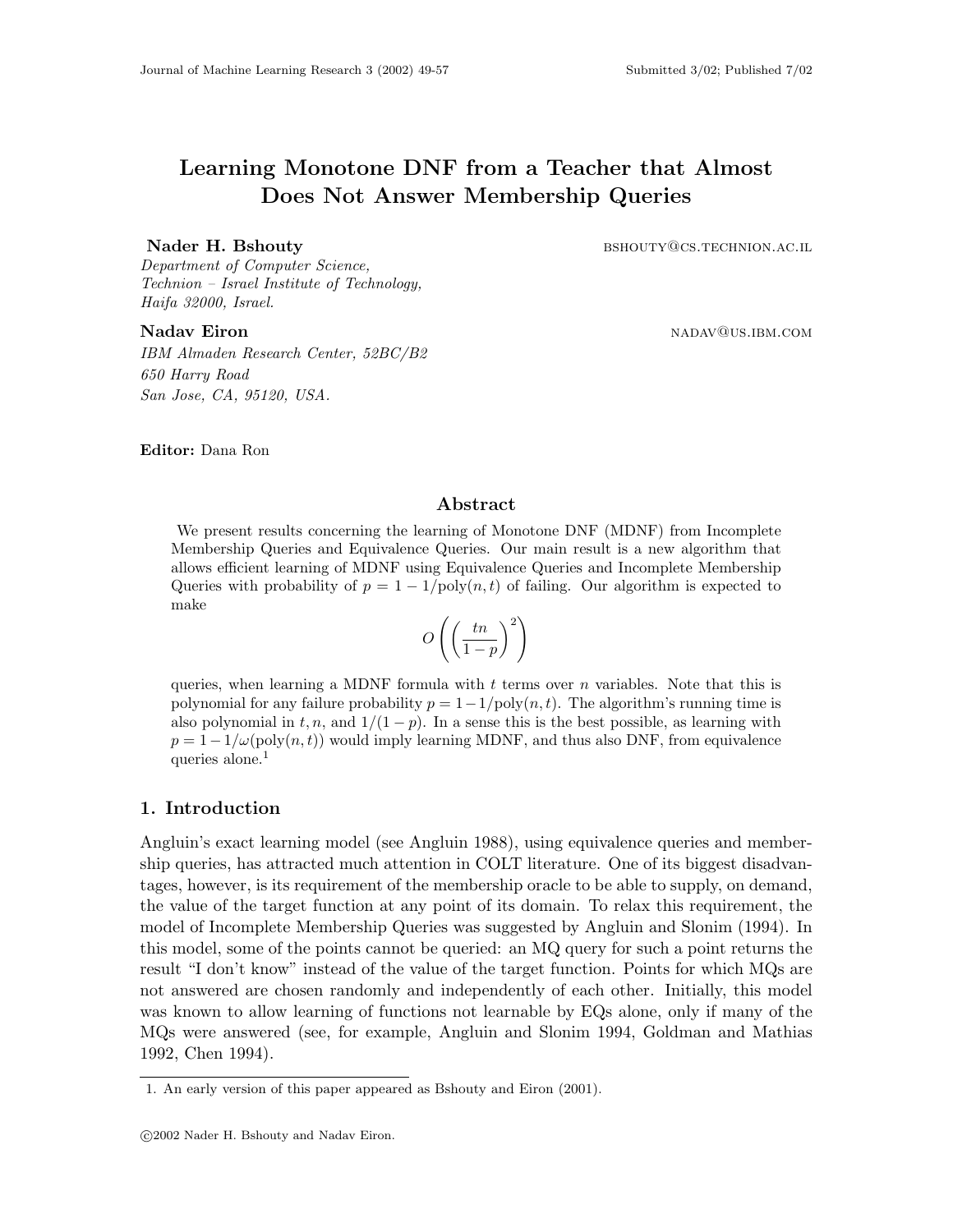#### Bshouty and Eiron

In this work we show that even when the  $MQ$  oracle has a polynomially small (in  $n$ , the number of variables, and  $t$  the number of terms in the target) probability of supplying an answer, Monotone DNF can still be efficiently learned. As Monotone DNF is not efficiently learnable from equivalence queries alone, this shows that even adding a very "weak" membership oracle to the equivalence oracle gives additional power to the learning algorithm. The idea behind our algorithm is that, at any stage, it is possible to find polynomially many points on which MQs may be asked, such that any one of them being answered would allow us to, again, generate polynomially many new points on which MQs may be asked. Our result improves upon the previous results that required a constant fraction of the queries to be answered for successful learning (see Angluin and Slonim 1994). Note that this is the best possible, since an efficient learning algorithm that uses an incomplete membership oracle with sub-polynomial probability of answering queries should expect to never receive any answers to MQs, as it will make only polynomially many queries. Thus, efficient exact learning with an Incomplete Membership Oracle with probability less than polynomial of answering queries is equivalent to learning from EQs alone, and it is well known that learning MDNF from EQs alone implies the learning of DNF from EQs alone (see Kearns et al. 1987 for a discussion of the hardness of learning DNF formulae). Bshouty and Owshanko (2001) have shown DFA (and therefore also the classes considered in Chen 1994) to be learnable in the same model we consider.

The rest of this paper is organized as follows: Section 2 formally defines the framework within which our results are presented, including the learning models used and the type of problems addressed. Section 3 briefly introduces our results. Section 4 includes a detailed presentation of our main positive result, showing that Monotone DNF can be efficiently learned using Equivalence Queries and Incomplete Membership Queries of polynomially small probability of success. We conclude with discussion of our results and some open problems in Section 5.

# 2. Preliminaries

# 2.1 Exact Learning

The exact learning model was introduced by Angluin (1988), with many variants of it defined over the years (for instance, by Littlestone 1989, Littlestone and Warmuth 1994, Auer 1993, Auer and Cesa-Bianchi 1998). We first define some of the basic terms used in exact learning. We concern ourselves with learning boolean concepts. A learning algorithm is trying to identify a *target function*  $f : \mathcal{X} \mapsto \{0, 1\}$ , which is known to have been chosen from a concept class C, of boolean functions over an instance space, or domain  $\mathcal{X}$ . The learning process is successful if the algorithm outputs a hypothesis function  $h$  that is equivalent to f. The learning algorithm obtains (partial) information about the target function  $f$ through the use of oracles. One type of oracle used is the Equivalence Oracle EQ. This oracle receives as input some hypothesis  $h : \mathcal{X} \mapsto \{0, 1\}$ , and either answers 'YES', if  $h \equiv f$ , or else, answers with some counterexample  $x \in \mathcal{X}$  for which  $f(x) \neq h(x)$ . Note that there is no requirement of the equivalence oracle to present specific counterexamples. Indeed, a concept class  $\mathcal C$  is said to be exactly learnable from equivalence queries, if there exists an algorithm such that for all  $f \in \mathcal{C}$  and any equivalence oracle, the algorithm, using the equivalence oracle, will output, in polynomial time, a hypothesis h that is equivalent to f.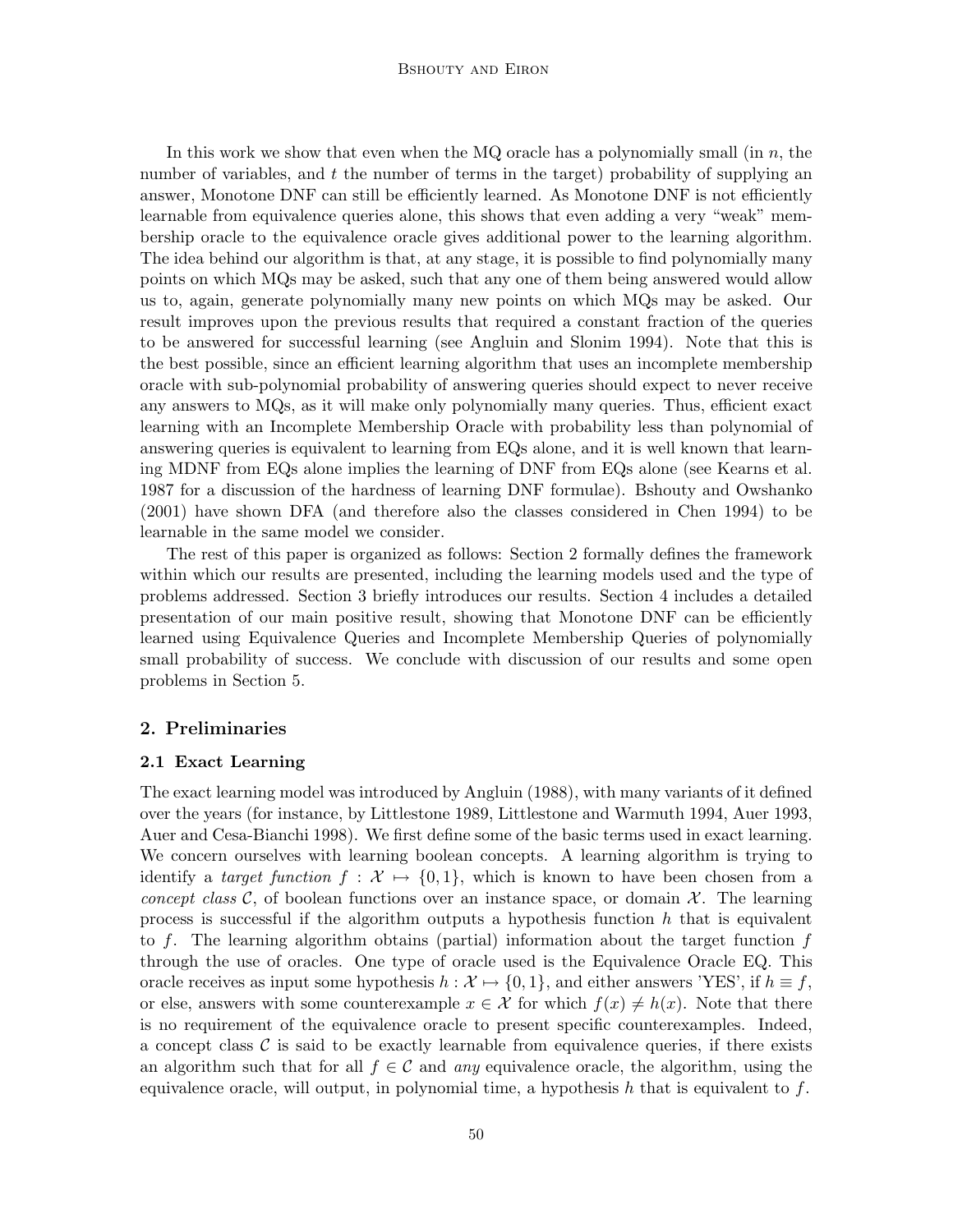Another often-used oracle in exact learning is the membership oracle MQ. The membership oracle is given as input a point  $x \in \mathcal{X}$ , and returns as a result the value of the target function at the given point  $f(x)$ . A concept class C is said to be exactly learnable from equivalence and membership queries, if there exists an algorithm such that for all  $f \in \mathcal{C}$ and any equivalence oracle, the algorithm, using the equivalence oracle and a membership oracle, will output, in polynomial time, a hypothesis h that is equivalent to f.

#### 2.2 Incomplete Membership Queries

In this paper, we consider a variant of the exact learning model in which the learning algorithm has access to an Incomplete Membership Oracle, which was originally introduced by Angluin and Slonim (1994). Formally, the learner is given access to an oracle  $MQ<sup>p</sup>$ , called the Incomplete Membership Oracle of Probability  $p$  (where clear from the context, we will refer to this oracle as the "Incomplete Membership Oracle", and drop the superscript  $p$ from the notation), in addition to the equivalence oracle EQ.  $MQ<sup>p</sup>$  is a probabilistic function mapping the instance space X to the set  $\{0, 1, I \text{ don't know}\}\$ . When given as input a point  $x \in \mathcal{X}$ , MQ<sup>p</sup> first checks to see if this point was ever given to it before during the execution of the learning algorithm. If so, it answers with the same answer it gave on the previous time. If not, it tosses a biased coin with probability  $p$  of landing on "heads". If it lands "heads", MQ<sup>p</sup> answers "I don't know". Otherwise, it answers with  $f(x)$ .

#### 2.3 Monotone DNF

The concept class which we concern ourselves with is the class of Monotone DNF formulas. A Monotone DNF formula f over n variables  $x_1, \ldots, x_n$  is the disjunction of t terms, denoted  $T_1, \ldots, T_t$ . Each term is a monotone monomial in the variables over which the formula is defined.

We may regard an assignment x to the n variables as a binary vector. We further consider the lattice defined over these vectors by the component-wise "and" and "or" operators. This lattice implies the ordering such that  $x \leq y$  iff  $x_i \leq y_i$  for all  $i \in \{1, \ldots, n\}$ . Once this partial order is defined, we may uniquely define any monotone term by the minimal assignment that satisfies it. We refer to such an assignment as the *minterm* of a monotone term, and denote the monotone term whose minterm is x by  $T(x)$ . We denote by  $wt(x)$  the Hamming weight of the assignment  $x$ . Given a pair of assignments  $x$  and  $y$ , we define the distance between them,  $dist(x, y) \triangleq wt(x + y)$  where  $x + y$  is the sum of x and y as vectors over GF(2). We say y is a descendant of x if  $y < x$ .

# 2.4 Previous Results

Angluin and Slonim (1994) presented, along with the introduction of the incomplete membership oracle, an algorithm that could learn Monotone DNF using an EQ Oracle and an Incomplete MQ Oracle of constant probability. Bshouty and Eiron (2001) presented a more precise analysis of the same algorithm that proves the following: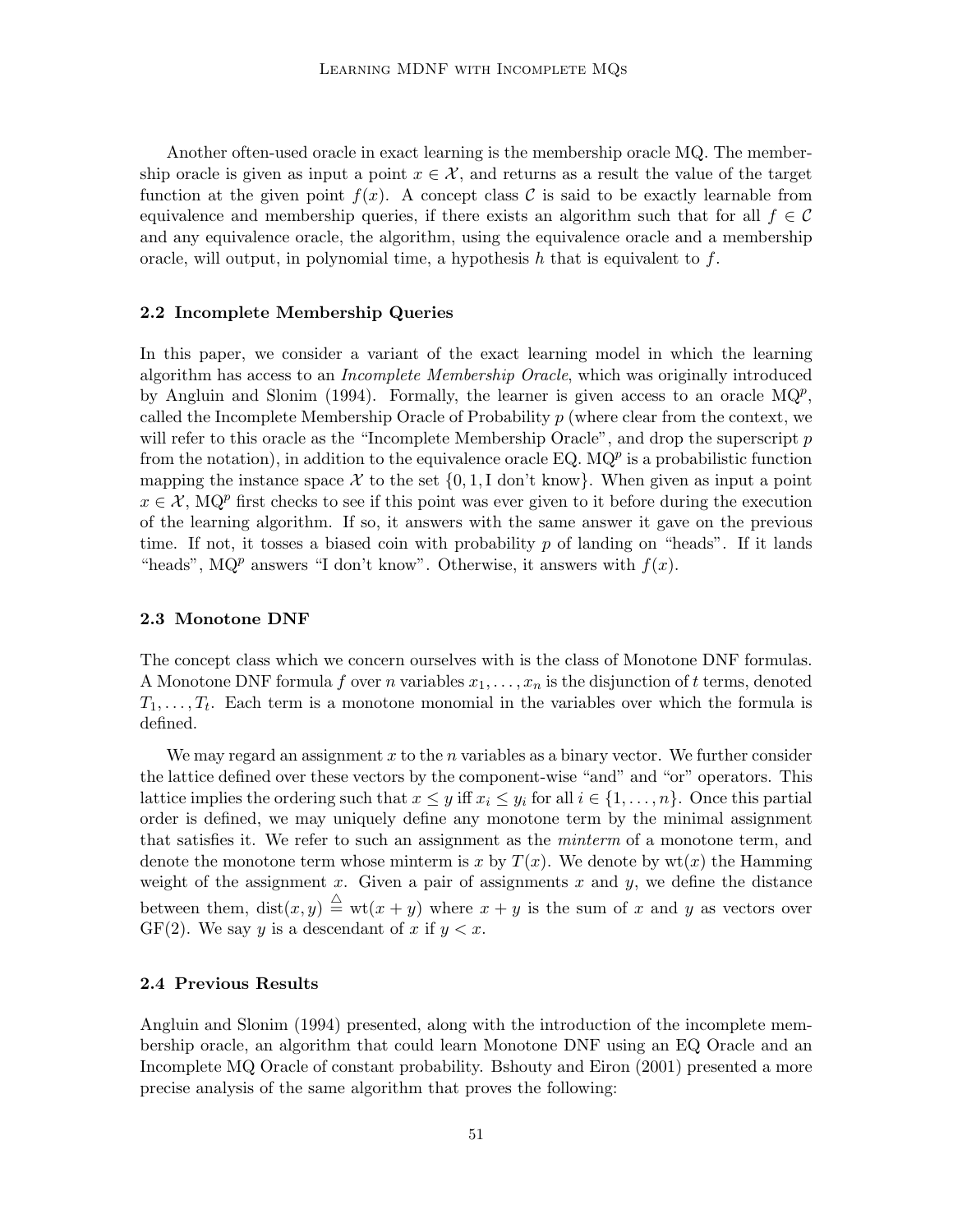**Theorem 1** (Bshouty and Eiron 2001) For any  $p < 1 - 1/2^{\log^{\alpha} n}$  for any constant  $\alpha < 1$ , the time complexity of Angluin-Slonim's algorithm is

$$
tn^{O\left(\frac{\log\frac{1}{1-p}}{\log\log n}\right)}.
$$

In particular, the algorithm runs in polynomial time for any

$$
p = 1 - \frac{1}{poly(\log n)}.
$$

#### 3. Statement of Main Result

We greatly improve upon previous known results on the learnability of Monotone DNF with incomplete membership queries, by proving the following theorem:

**Theorem 2** There exists an algorithm that, with probability at least  $1-\delta$ , learns Monotone DNF from EQs plus incomplete MQs of probability p in time (and number of queries)

$$
O\left(\left(\frac{tn}{1-p}\log\frac{1}{\delta}\right)^3\right)
$$

Section 4 presents such a learning algorithm and its analysis. Note that, by using  $p = 1 - 1/\text{poly}(n, |f|)$ , Theorem 2 implies:

Corollary 3 It is possible to efficiently exact-learn Monotone DNF formulas from EQs and Incomplete MQs, even if the Incomplete MQ Oracle has probability  $p = 1 - 1/poly(n, |f|)$  of not providing an answer  $(i.e., MQs$  are answered with polynomially small probability).

# 4. A New Algorithm for Learning Monotone DNF with Incomplete Membership Queries

In this section we present an algorithm (see Figure 1) that exact-learns the class of Monotone DNF, using an Equivalence Oracle, and an Incomplete Membership Oracle. The algorithm we present runs in time polynomial in the size of the target function (that is  $n -$  the number of variables, and  $t$  – the number of terms),  $\log 1/\delta$ , where  $\delta$  is a confidence parameter, and  $1/(1-p)$  where p is the probability that the Incomplete Membership Oracle does not answer a query.

First, we give an informal explanation of the algorithm: The algorithm works by maintaining three sets of points in  $\mathcal{X}$ . The set N contains points that are known to be negative. The set  $B$  contains points that are known to be positive. The set  $P$  contains points that are generated by taking the conjunction of a pair of points from  $B$  (which implies  $|P| = O(|B|^2)$ ). Points in P for which the classification is known are moved to either B or  $N$ , depending on the classification. The algorithm also removes "redundant" points from  $B$ and  $N$  (a point x is redundant if it is covered by another point in the same set that implies x's classification).

The algorithm initializes  $N$  and  $P$  to be empty, and  $B$  to contain some positive point. It then progresses by presenting the function whose minterms are  $B\cup P$  to the EQ oracle. If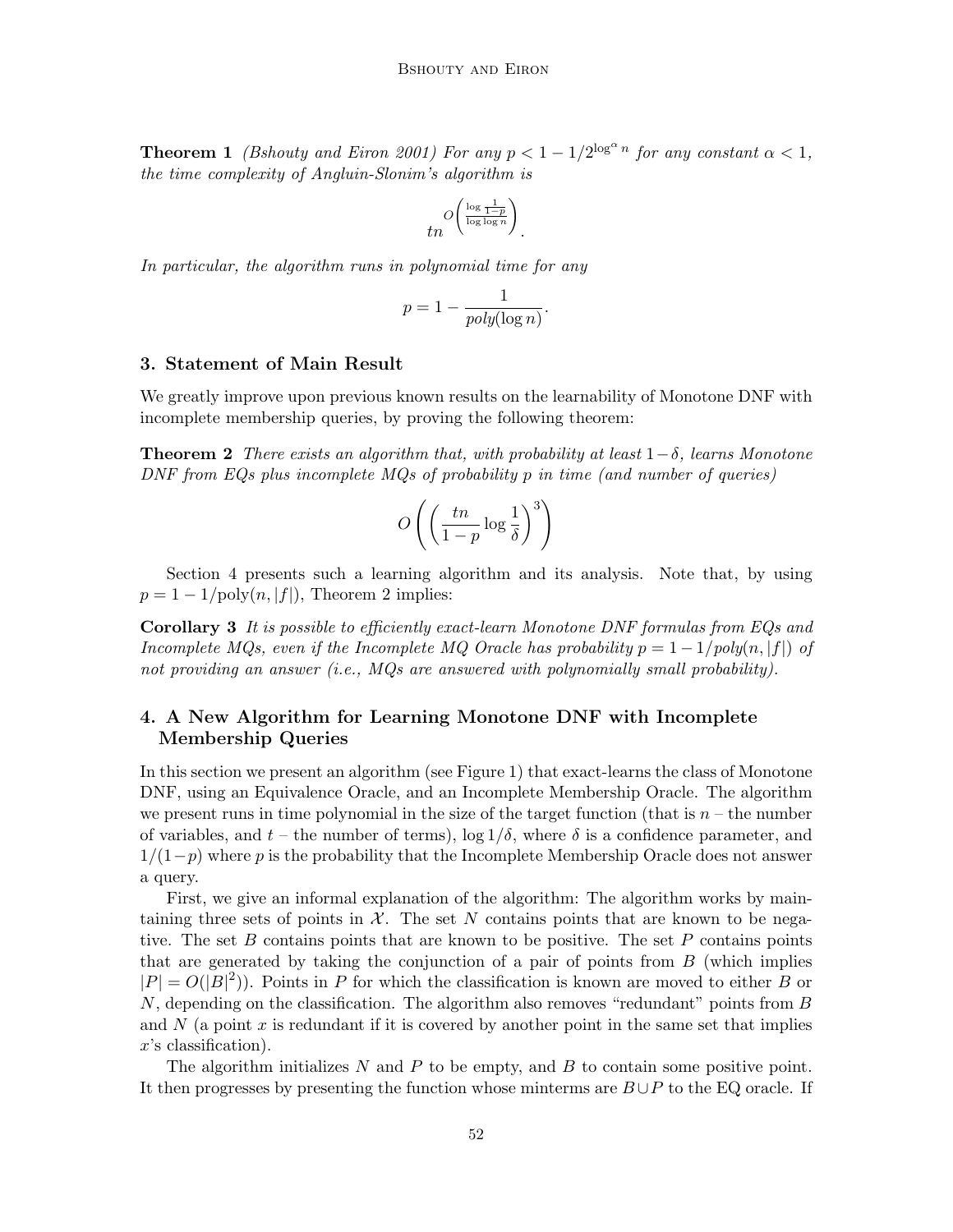Algorithm LearnFromIncomplete: 1. Initialization:  $N \leftarrow \emptyset$ ,  $P \leftarrow \emptyset$ . 2.  $x \leftarrow \text{EQ}(0)$ . If  $x =$ "YES" – output  $f(x) \equiv 0$  and terminate. 3. Otherwise, let  $B \leftarrow \{x\}.$ 4. As long as no EQ was answered "YES", do: (a) Remove from P all points x for which there exist  $x' \in N$  such that  $x' \geq x$  or for which there exists  $x' \in B$  such that  $x' \leq x$ . (b) Let  $H \leftarrow$  $\frac{1}{\sqrt{2}}$  $_{x\in P\cup B}\,T(x)$ Ask  $x \leftarrow EQ(H)$ . If  $x = \text{YES}$ , output H and halt. If  $H(x) = 1$ , let  $N \leftarrow N \cup \{x\}$ , and goto 4a. (c) For all  $x' \in B$ : let  $z \leftarrow x \wedge x'$ , let  $b \leftarrow \text{MQ}^p(z)$ . If  $b = 1$ , insert z to B, remove x' from B. If  $b = 0$ , let  $N \leftarrow N \cup \{z\}.$ If  $b = H$  don't know", let  $P \leftarrow P \cup \{z\}.$ (d) If none of the MQs in Step 4c were answered positively, insert  $x$  into  $B$ .

Figure 1: LearnFromIncomplete – An algorithm for Learning Monotone DNF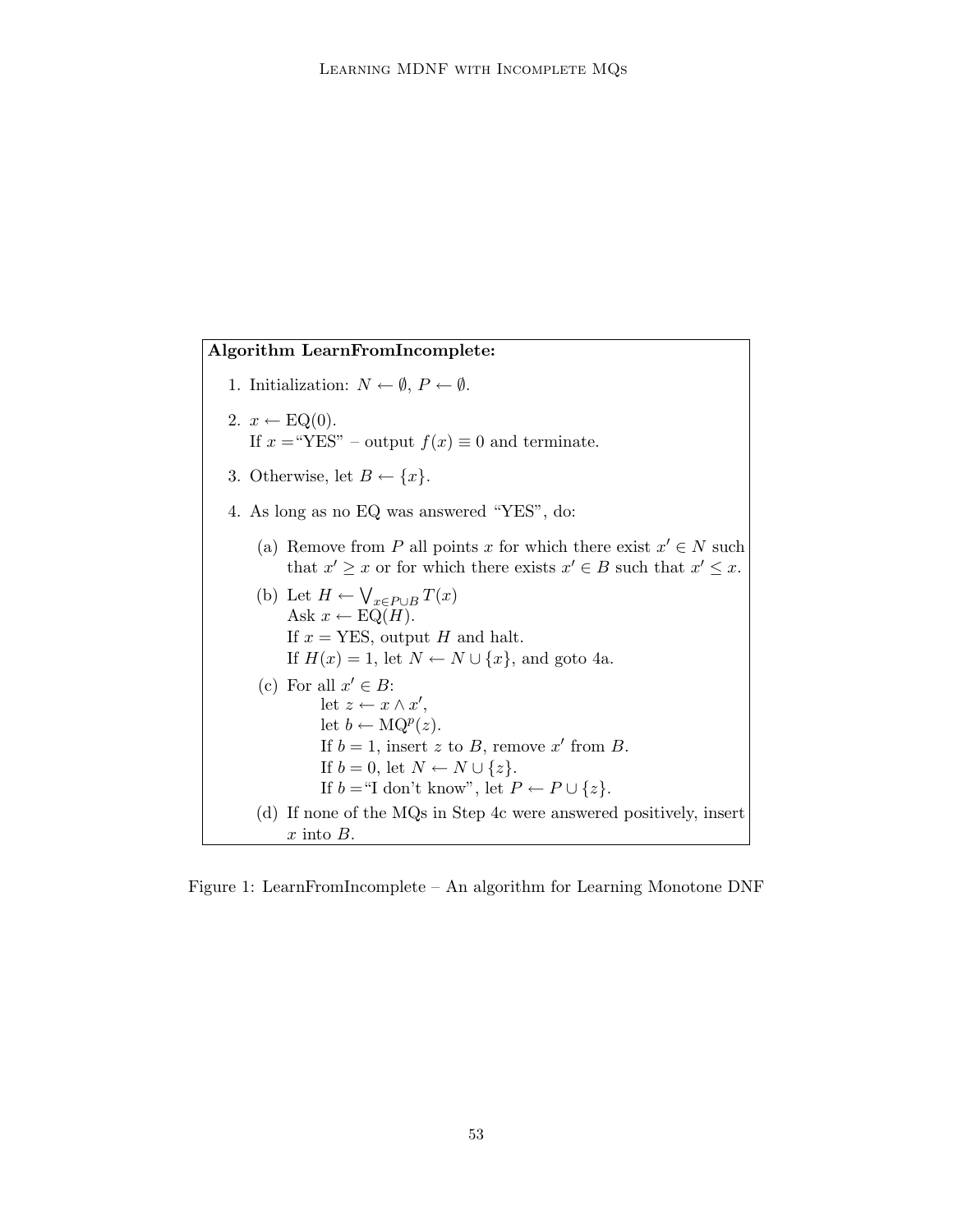a negative counterexample is returned, it must imply that some point in P actually belongs in N. In that case, the algorithm will remove that point from  $P$ , and try the EQ again. If the result of the EQ is a positive counterexample, the algorithm will ask Incomplete MQs on all conjunctions of the new point with a point from  $B$ . The points are then stored in one of the three sets depending on the result of the queries. A formal analysis of the algorithm follows.

In the sequel, we assume that the target function  $f$  has  $t$  terms whose minterms are In the sequel, we ass<br> $M_1, \ldots, M_t$  (i.e.,  $f = \bigvee_i^t$  $\prod_{i=1}^t T(M_i)$ . Furthermore, we denote by  $B_i$  the following subset of  $B:$ 

$$
B_i \stackrel{\triangle}{=} \{x \in B \; : \; x \ge M_i\} \, .
$$

**Lemma 4** In each complete iteration of Step 4 of LearnFromIncomplete at least one of the following happens: Either a point x is inserted into B such that for all  $i \in \{1, \ldots, t\}$ , if  $x \geq M_i$  then  $B_i = \emptyset$ , or, at least one MQ is asked on a point y such that for some i for which  $y \geq M_i$ , y has Hamming weight strictly less than that of any point in  $B_i$ . Furthermore, in the second case, this y was never queried on before.

**Proof** The algorithm is such that the only way to finish an iteration of Step 4 is if an equivalence query returns a positive counterexample. If the EQ returns a positive counterexample x that satisfies that for all i, if  $M_i \leq x$  then no other point exists in  $B_i$  then we are done with the proof. We therefore assume that we receive a positive counterexample  $x$ such that there is some  $M_i$  such that  $M_i \leq x$ , and  $B_i$  is not empty. Let  $x' \in B_i$  be a point with minimal Hamming weight in  $B_i$ . Consider the point  $x \wedge x'$ . Since x and x' both satisfy  $T(M_i)$ , we have that  $f(x \wedge x') = 1$ . Furthermore, since  $T(x')$  was part of the hypothesis we used as input for the EQ oracle, we know that  $x$  is not above  $x'$  in the lattice order. Hence  $x' \wedge x < x'.$ 

All that remains to be seen is that the point  $x' \wedge x$  was never queried before. Indeed, had it been queried before, the result would have been either positive (in which case either  $x' \wedge x$  itself, or some point below it would have been inserted into B), or it would have been answered with "I don't know", in which case it would have been inserted into  $P$ , and never be removed from it, as its true label is 1. In both cases,  $T(x \wedge x')$  would have been one of the terms in the hypothesis passed to the EQ oracle, in contradiction with the fact that  $x$ is a positive counterexample. Hence,  $x' \wedge x$  was never passed as a query to the Incomplete Membership Oracle before.

**Lemma 5** With probability at least  $1-\delta$ , Algorithm LearnFromIncomplete terminates after at most  $\overline{a}$  $\mathbf{r}$ 

$$
O\left(\frac{tn}{1-p}\log\frac{1}{\delta}\right)
$$

iterations.

Proof Consider the two options that we have for completing an iteration of Step 4, according to Lemma 4: If the point we receive is covered only by minterms  $M_i$ s for which their  $B<sub>i</sub>$ s were empty, then for at least one of these minterms, from now on, there will always be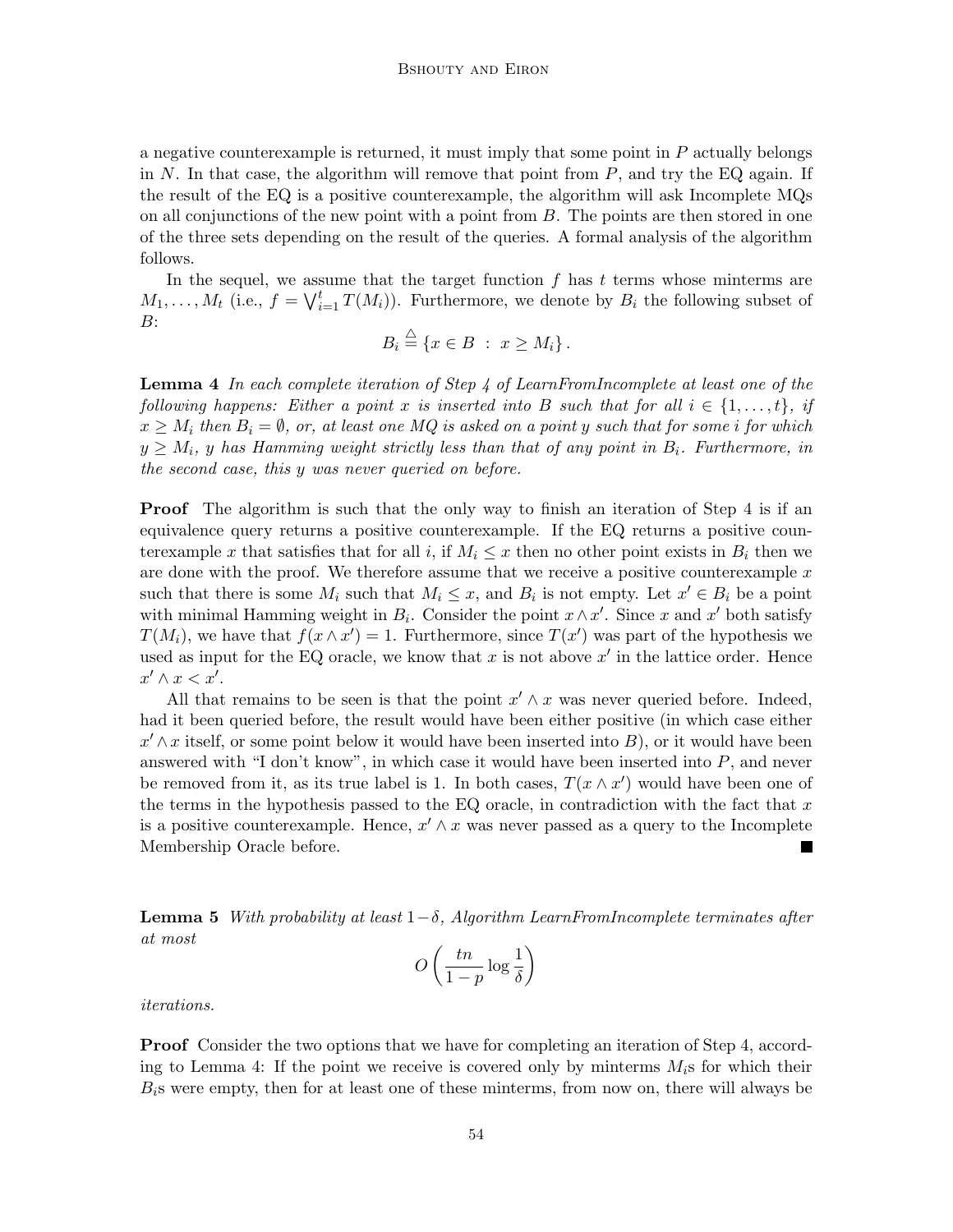a point in  $B$  that belongs to it (i.e., for at least one  $B_i$  that was empty, it will never be empty anymore). Therefore, throughout the run of the algorithm, there may be at most  $t$ iterations of Step 4 in which all minterms below the counterexample returned from the EQ oracle do not have other points above them in  $B$  (i.e., the first case of Lemma 4 happens).

Consider the other option by which an iteration of Step 4 may be completed, according to Lemma 4: Let  $i$  be as in the statement of Lemma 4. Let  $x'$  be a point with minimal Hamming weight in  $B_i$ . If the MQ on  $x' \wedge x$  will be answered by the Incomplete Membership Oracle (which will happen with probability  $1 - p$ , independent of other points in the run of the algorithm), the minimal Hamming weight for points in  $B_i$  will be strictly reduced. Since Hamming weight is non-negative, and since no point can have Hamming weight greater than n, the minimal Hamming weight for a point in  $B_i$  may be lowered at most n times. Thus, for each  $i \in \{1, \ldots, t\}$ , at most n "successful" iterations, in which the query on  $x' \wedge x$  is answered, may occur during the running of the algorithm. Since each iteration is "successful" for at least one term, with probability  $1 - p$ , we have, by the Chernoff inequality, that after

$$
O\left(\frac{tn}{1-p}\log\frac{1}{\delta}\right)
$$

iterations, with probability  $1-\delta$  we had nt successful iterations, meaning all minimal points in all the sets  $B_i$  are the minterms  $M_i$  themselves, which means the target was found, and the algorithm will terminate.

**Lemma 6** With probability at least  $1 - \delta$ , each iteration of Step 4 of Algorithm Learn-FromIncomplete takes time at most:

$$
O\left(\left(\frac{tn}{1-p}\log\frac{1}{\delta}\right)^2\right).
$$

**Proof** In each iteration of Step 4,  $|B|$  grows by at most 1. Hence, by Lemma 5, with probability at least  $1 - \delta$ , |B| will never be more than

$$
O\left(\frac{tn}{1-p}\log\frac{1}{\delta}\right).
$$

In each iteration, MQs are asked for every element in B (which takes  $O(|B|)$  time). For each MQ asked, an element may be inserted into P. Thus the maximal size of P is  $O(|B|^2)$ (since there are  $|B|$  iterations, with possibly  $|B|$  elements inserted in each one). Now consider the loop of Step 4a – Step 4b. In each iteration (over these two steps) we receive a negative counterexample to an equivalence query (or else we continue to Step 4c). A negative counterexample x' must have some  $x \in P$  such that  $x' \geq x$  (or else x' wouldn't have been classified as positive by the hypothesis). Since such an x is removed from  $P$ in Step 4a, in each iteration over Step 4a – Step 4b at least one element is removed from P. Thus, there are at most  $O(|B|^2)$  EQs made in that stage, before P is emptied, and a positive counterexample must be returned. All in all, the running time of a single iteration is  $O(|B|^2)$ . This completes the proof of this lemma.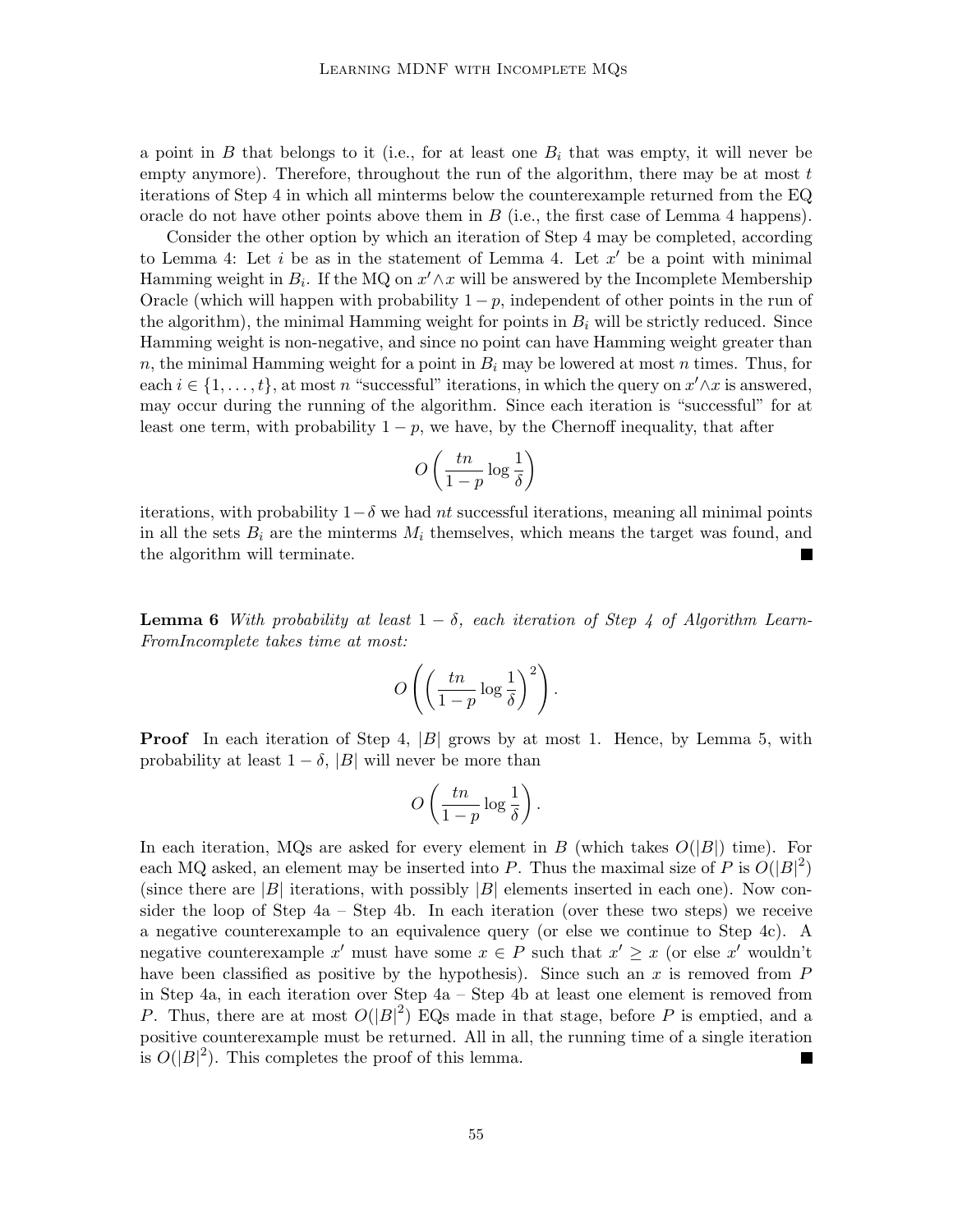Lemma 7 Throughout the running of Algorithm LearnFromIncomplete, with probability at least  $1 - \delta$ , at most  $\overline{a}$ !<br>}

$$
O\left(\left(\frac{tn}{1-p}\log \frac{1}{\delta}\right)^2\right)
$$

queries (both EQs and MQs) are made.

**Proof** Clearly, in each iteration, at most  $|B|$  MQs are made. Since  $|B|$  is at most the total number of iterations, it follows from Lemma 5 that, w.h.p., at most

$$
O\left(\left(\frac{tn}{1-p}\log\frac{1}{\delta}\right)^2\right)
$$

membership queries are asked during the running of the algorithm. For each EQ asked, either a point is added to  $B$  (if a positive counterexample is returned), or a point is added to N (if a negative counterexample is returned). However, when a point is added to N, it causes at least one point to be removed from P in Step 4a, as explained in the proof of Lemma 6. Thus, the total number of equivalence queries cannot be more than  $|B|+|B|^2$  (as there are at most |B| EQs answered positively, and at most  $|P| \leq |B|^2$  answered negatively). Using Lemma 5, this gives the required bound on the number of equivalence queries.

The proof of Theorem 2 now becomes an immediate application of Lemmas 5, 6, and 7.

# 5. Conclusion

In this work we have shown that, even when limited to answering a very small fraction of the queries (in a sense, the smallest fraction that can still be used by an efficient algorithm at all), the Membership Query Oracle adds significant power to the learner. We demonstrated how such a weak Incomplete MQ oracle can still be used to allow exact learning of Monotone DNF. Two natural questions arise:

- 1. Which algorithms may be modified to work with such an Incomplete Membership Oracle? Specifically, can other interesting classes, such as Decision Trees be efficiently learned with such an Incomplete Membership Oracle?
- 2. Are there any concept classes for which it may be proven that learning with an EQ oracle and an Incomplete MQ oracle that gives answers with polynomially small probability is not possible, but for which efficient learning algorithms for learning with an EQ oracle and a standard MQ oracle exist? This may be restated in the following way: Can we prove that an Incomplete MQ oracle of polynomial probability is strictly weaker than a standard MQ oracle?

# Acknowledgments

This research was supported by the fund for the promotion of research at the Technion. Part of this research was done while the first author was at the University of Calgary, Calgary,